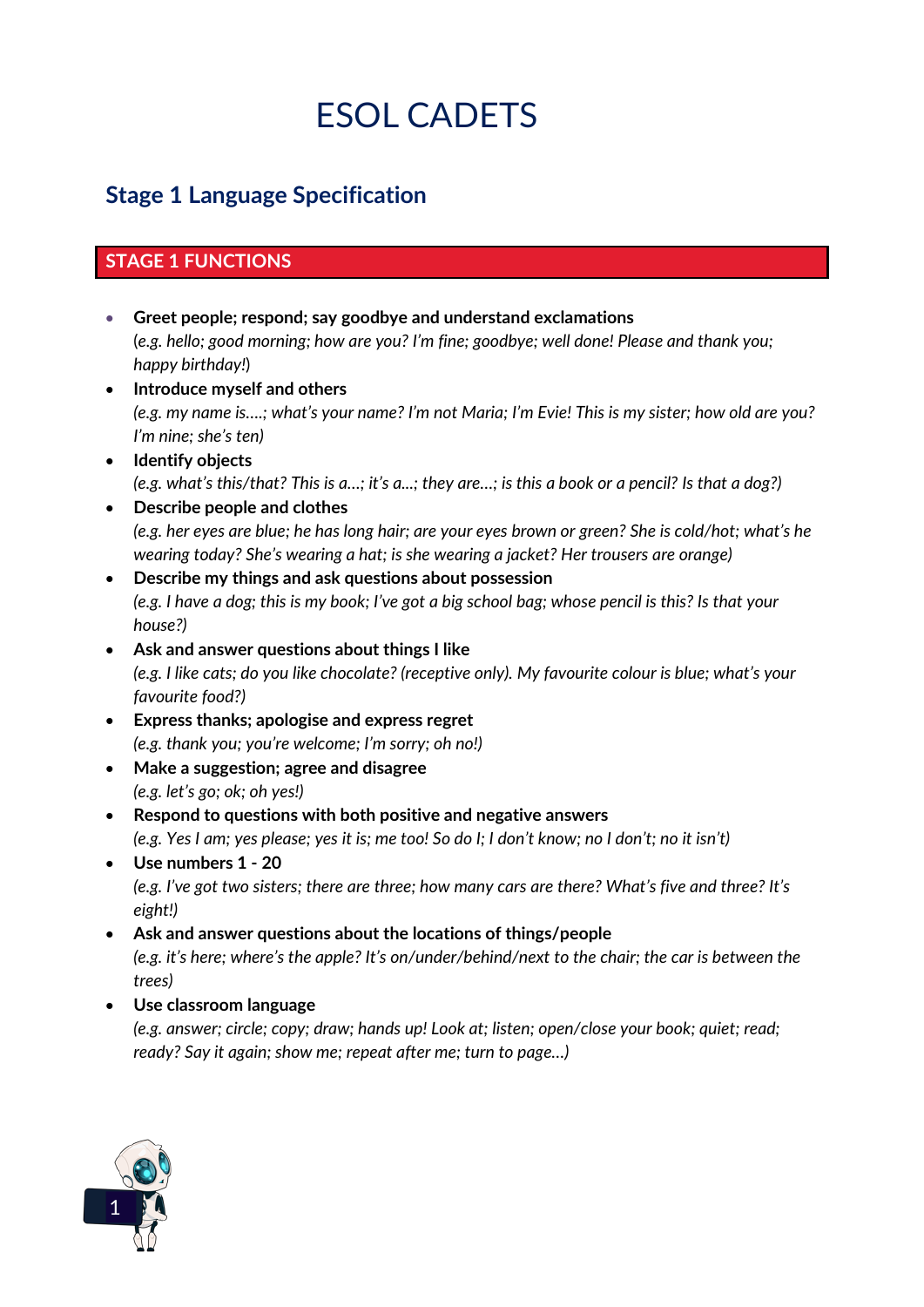### **STAGE 1 GRAMMAR AND STRUCTURES**

- x **Adjectives**  *Colour/size etc. It's a small cat. Tom has brown eyes.*  • Adverbs
	- *He's cooking dinner now. Put the book over here.*
- x **Can; for ability**  *I can speak English. She can sing.*
- x **Can; for requests**  *Can I have a pencil please?*
- x **Determiners** *It's an elephant. I want some water. Those girls are happy*
- x **Has/have got (for possession)**  *I've got a bike. Has he got a drink?*
- Imperatives (+/-) *Get up/sit down/listen/don't speak.*
- Like + verb + -ing *I like dancing/swimming/reading.*
- x **Nouns: singular and plural; countable and uncountable; names of people/places; '-ing' forms as nouns** *My hat is red. My shoes are new. She has two sisters. The sand is hot. I live in Paris. I like dancing.*
- x **Plural of nouns**  *Books/children/carrots/men/women.*
- **•** Prepositions of place *In/on/under/next to.*
- **•** Prepositions of time *In the morning.*
- **•** Present continuous (not for future intention) *Maria is dancing. Tom is watching TV.*
- **•** Present simple *I am Spanish. I don't like pizza. Is that a dog? Yes; it is!*
- x **Pronouns: personal; demonstrative and possessive**  *This is/that's/this car is fast! is it…? I/my/mine etc.*
- x **Questions**  *Who/where/how many/what colour.*
- **•** Simple conjunctions *And/but.* **There is/are**

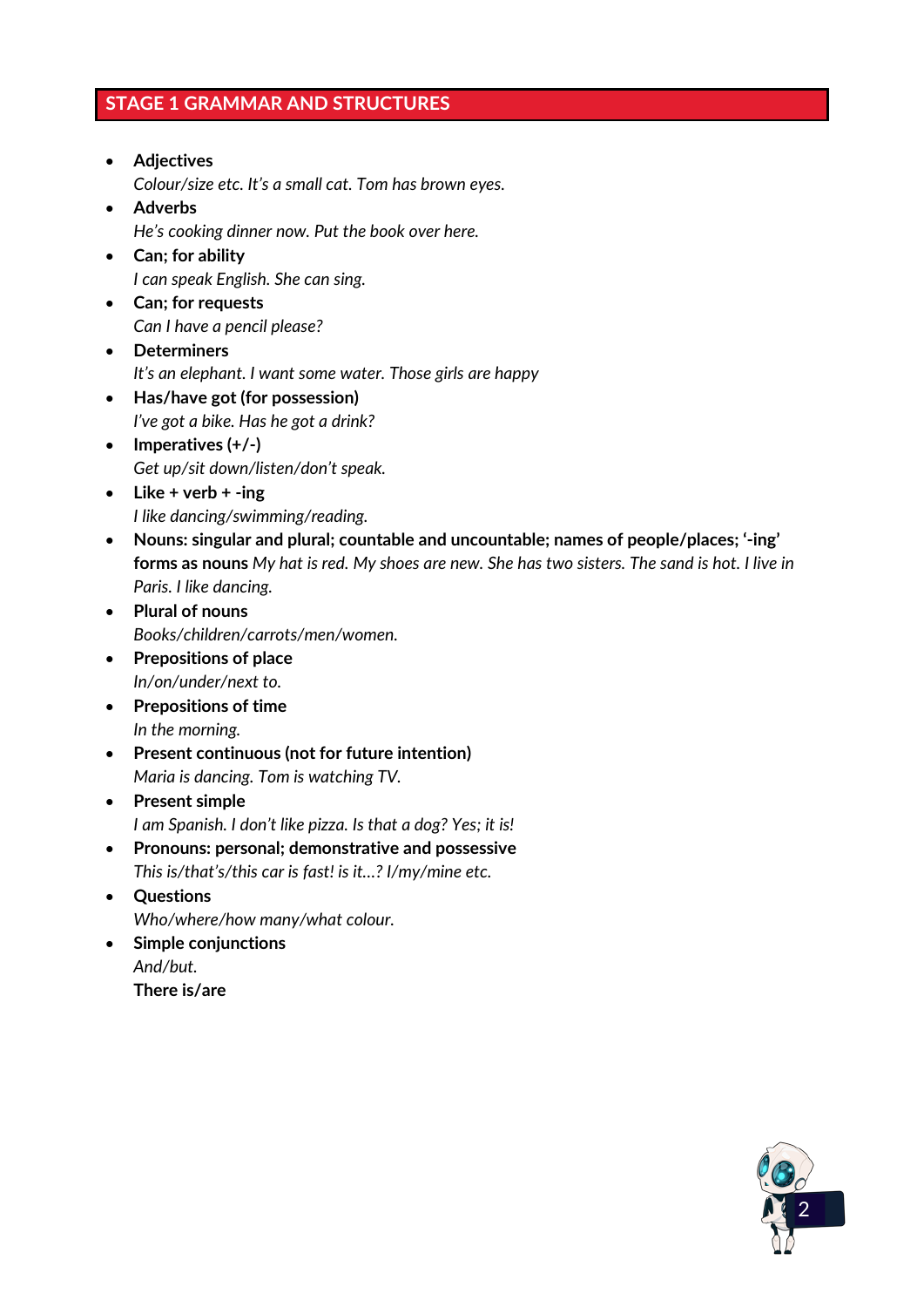## **STAGE 1 VOCABULARY**

The following are examples of words a Candidate would typically be expected to be able to use at this level.

#### **Personal & Key Words**

- x **Name; age** *e.g. My name is Anna. I'm (6) etc.*
- x **City; country** *e.g. I live in Istanbul. I live in Turkey.*
- x **Languages** *e.g. I speak English and Portuguese*
- x **Days of the week; plus** *morning; afternoon; night; today; tomorrow; yesterday; now*
- x **Colours** *e.g. red; yellow; orange; blue; brown; grey; pink; white; green; black; purple*
- x **Numbers 1- 20**

#### **Topic-based Vocabulary**

- x **Classroom language** *e.g. answer; circle; copy; draw; hands up!; look at; listen; open/close your book; quiet; read; ready?; say it again; show me; repeat after me; turn to page…; alphabet; clap; dictionary*
- x **Going to school** *e.g. schoolbag; teacher; class; lesson; desk; chair; book; computer; playground; classroom; student; pen; pencils; paper; ruler; writing book; reading book; page; paint; draw; clock; crayon*
- x **People and family members** *e.g.* s*ister; mother/mum; father/dad; brother; grandad/ grandfather/grandad; grandmother/grandma; friend; boy/girl; man/woman; children; child; baby; everyone*
- x **Food and drink** *e.g. apple; banana; pineapple; bread; cake; cheese; tea; juice; eggs; milk; chocolate; rice; pasta; pizza; sandwich; ice-cream; tomato; carrot; potato; chips; sausage; can of Coke; fish; chicken; ham; hotdog; burger; breakfast; lunch; dinner; vegetable; beans*
- x **Clothes** *e.g. shirt; trousers; dress; skirt; shoes; trainers; boots; socks; hat; jacket; coat; swimsuit; jeans; jumper; umbrella; scarf*
- x **The body** *e.g. arm; leg; ear; nose; eyes; hair; head; mouth; tail; toe; finger; hand; foot/feet*
- x **Travel** *e.g. car; train; bus; boat; taxi; aeroplane*
- x **Games; toys and playing together** *e.g. party; prize; music; game; toy; doll; cartoon; film; fun; ball; disco; camera; tennis; football match; skipping; dancing; swimming; singing; song; teddy (bear); guitar; beach games; balloon; computer; kite; circus; race; laugh; cry; money; museum; piano; story*